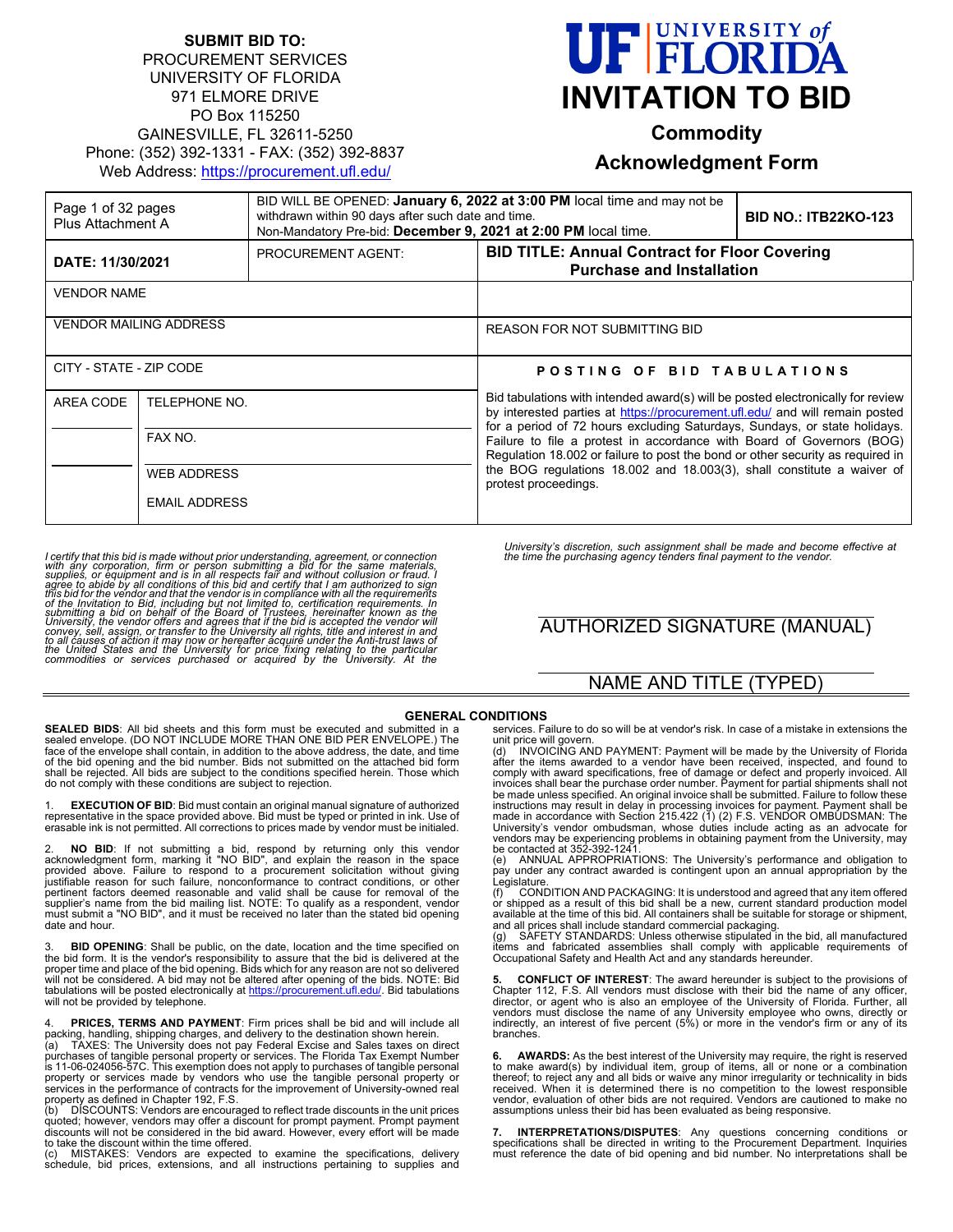considered binding unless provided in writing by the University in response to requests in full compliance with this provision.

**8 NOTICE OF BID PROTEST BONDING REQUIREMENT**; Any person or entity who files an action protesting a decision or an intended decision pertaining to a competitive solicitation shall at the time of filing the formal protest, post with the University a bond payable to the University in an amount equal to: 10% of the estimated value of the protestor's bid or proposal; 10% of the estimated expenditure during the contract term; \$10,000.00; or whichever is less. The bond shall be conditioned upon the payment of all costs which may be adjudged against the person or entity filing the protest action. In<br>lieu of a bond, the University may accept a cashier's check, bank official check or<br>money order in the amount of the bond. FAILURE SHALL RESULT IN DENIAL OF THE PROTEST.

**9. GOVERNMENTAL RESTRICTIONS:** In the event any governmental restrictions may be imposed which would necessitate alteration of the material, quality, workmanship or performance of the items offered in this bid prior to th

**10. LEGAL REQUIREMENTS:** Applicable provision of all Federal, State, county and local laws, and of all ordinances, rules and regulations shall govern development, submittal and evaluation of all bids received in response hereto and shall govern any submittal and evaluation of all bids received in response hereto and shall govern any and all claims and disputes which may arise between person(s) submitting a bid response hereto and the University, by and through its of

11. LOBBYING: Vendor is prohibited from using funds provided under any contract<br>or purchase order for the purpose of lobbying the Legislature or any official, officer,<br>commission, board, authority, council, committee, or d

**12. ADVERTISING**: In submitting a bid, the vendor agrees not to use the results therefrom as a part of any commercial advertising. Vendor may not use the names, logos, or trademarks of the University, its employees, or affiliates without the prior written consent of the University.

**13. ASSIGNMENT**: Any contract or purchase order issued pursuant to this Invitation to Bid and the monies which may become due hereunder are not assignable except with the prior written approval of the purchaser.

**14. LIABILITY**: The vendor agrees to indemnify and save the University of Florida,<br>the State of Florida and the Florida Board of Governors, their officers, agents, and<br>employees harmless from any and all judgments, orders including attorney's fees, and also all claims on account of damages to property,<br>including loss of use thereof, or bodily injury (including death) which may be hereafter<br>sustained by the vendor, its employees, its subcont the State of Florida and the Florida Board of Governors, their officers, agents, or<br>employees, or third persons, arising out of or in connection with any contract awarded<br>and which are the result of the vendor's breach of the vendor, its officers, agents, and employees. This clause does not apply to contracts between government agencies.

**15. FACILITIES**: The University reserves the right to inspect the vendor's facilities at any time with prior notice.

**16. ADDITIONAL QUANTITIES**: For a period not exceeding ninety (90) days from the date of acceptance of any offer by the University of Florida, the right is reserved to acquire additional quantities up to but not exceeding those shown on bid or the bid level at the prices bid in this invitation. If additional quantities are not acceptable, the bid sheets must be noted "BID IS FOR SPECIFIED QUANTITY ONLY".

**17. SERVICE AND WARRANTY**: Unless otherwise specified, the vendor shall define<br>any warranty service and replacements that will be provided during and subsequent to<br>this contract. Vendors must explain on an attached sh service facilities are provided.

**18. SAMPLES**: Samples of items, when called for, must be furnished free of expense, on or before bid opening time and date, and if not destroyed, may upon request, be returned at the vendor's expense. Each individual sample must be labeled with vendor's name, manufacturer's brand name and number, bid number and item reference.<br>Request for return of samples shall be accompanied by instructions which include<br>shipping authorization and name of carrier and must be received wi instructions are not received within this time, the commodities shall be disposed of by the University.

**19. INSPECTION, ACCEPTANCE AND TITLE:** Inspection and acceptance will be at destination unless otherwise provided. Title and risk of loss or damage of all items shahl be the responsibility of the contract supplier until a

- 
- of Lading. (b) Report damage (Visible or Concealed) to the carrier and contract supplier confirming such reports in writing within 15 days of delivery, requesting that the carrier inspect the damaged merchandise.
- (c) Retain the item and its shipping container, including inner packing material until inspection is performed by the carrier, and disposition given by the contract supplier
- (d) Provide the contract supplier with a copy of the carrier's Bill of Lading and damage inspection report.

**20. PATENTS, COPYRIGHTS, TRADEMARKS, ROYALTIES** and other Intellectual<br>Property: The vendor, without exception, shall indemnify and save harmless the<br>University and its employees from liability of any nature or kind, incl expenses for or on account of any copyrighted, patented, or unpatented invention, process, or article manufactured or used in the performance of the contract, including its use by the University of Florida. If the vendor uses any design, device, or materials covered by letters, patent or copyright, it is mutually agreed and understood without exception that the bid prices shall include all royalties or costs arising from the use of such design, device, or materials in any way involved in the work.

**21. CONFLICT BETWEEN DOCUMENTS**: If any terms and conditions contained within the documents that are a part of this ITB or resulting contract are in conflict with<br>any other terms and conditions contained therein, then the various documents<br>comprising this ITB or resulting contract, as applica general conditions, specifications, departmental description of work, and bid.

**22. MANUFACTURERS' NAMES AND APPROVED EQUIVALENTS**: Any manufacturer's names, trade names, brand names, information and/or catalog numbers listed in a specification are for information and not intended to limit competition. If bids are based on equivalent products, indicate on the bid form the manufacturer's name and number. Vendor shall submit with the bid, cuts, sketches, and descriptive literature,<br>and/or complete specifications. Reference to literature submitted with a previous bid will not satisfy this provision. The vendor shall also explain in detail the reasons why<br>the proposed equivalent will meet the specifications and not be considered an<br>exception thereto. The University of Florida of item(s) as an approved equivalent. Bids which do not comply with these requirements are subject to rejection. Bids lacking any written indication of intent to quote an alternate brand will be received and considered in complete compliance with the specifications as listed on the bid form.

**23. NONCONFORMANCE TO CONTRACT CONDITIONS**: Items may be tested and/or inspected for compliance with specifications by any appropriate testing facilities.<br>Should the items fail, the University may require the vendor to reimburse the University<br>for costs incurred by the University in co data derived from any tests for compliance with specifications are public records and<br>open to examination thereto in accordance with Chapter 119, F.S. Items delivered not<br>conforming to specifications may be rejected and re items and items not delivered as per delivery data in bid and/or purchase order may<br>result in vendor being found in default in which event any and all reprocurement costs<br>may be charged against the defaulting vendor. Any v also result in the vendor's name being removed from the University of Florida's vendor file.

**24. PUBLIC RECORDS**: Any material submitted in response to this Invitation to Bid will become a public document pursuant to Section 119.07 F.S. This includes material which the responding vendor might consider to be confidential or a trade secret. Any claim of confidentiality is waived upon submission, effective after opening pursuant to Section 119.07 F.S.

25. DELIVERY: Unless actual date of delivery is specified (or if specified delivery cannot be met), show number of days required to make delivery after receipt of purchase order in space provided. Delivery time may become

**26. PUBLIC PRINTING - PREFERENCE GIVEN PRINTING WITHIN THE STATE**: The University of Florida shall give preference to vendors located within the state when awarding contracts to have materials printed, whenever such printing can be done at no greater expense than, and at a level of quality comparable to, that obtainable from a vendor located outside of the state.

(a) CONTRACTS NOT TO BE SUBLET: In accordance with Class B Printing Laws<br>and Regulations "Printing shall be awarded only to printing firms. No contract shall be<br>awarded to any broker, agent, or independent contractor offe

by other firms or persons."<br>(b) DISQUALIFICATION OF VENDOR: Reasonable grounds for believing that a<br>vendor is involved in more than one bid for the same work will be cause for rejection of all bids in which such vendors are believed to be involved. Any or all bids will be rejected if there is reason to believe that collusion exists between vendors. Bids in which the

prices obviously are unbalanced will be subject to rejection.<br>(c) TRADE CUSTOMS: Current trade customs of the printing industry are<br>recognized unless accepted by Special Conditions or Specifications herein.<br>(d) COMMUNICA

up and delivered by the printer or his representative, unless otherwise specified. Upon<br>request, materials will be forwarded by registered mail.<br>(e) RETURN OF MATERIAL: All copy, photos, artwork, and other materials<br>suppl

condition upon completion of the job. Such return is a condition of the contract and payment will not be made until return is affected

**27. E-VERIFY COMPLIANCE**. Agency is obligated to comply with the provisions of<br>Section 448.095, Fla. Stat., "Employment Eligibility." Compliance with Section<br>448.095, Fla. Stat., includes, but is not limited to, utilizat verify the work authorization status of all newly hired employees. Vendor affirms and<br>represents that it is registered with the E-Verify system and are using same, and will<br>continue to use same as required by Section 448.

## **END OF SECTION**